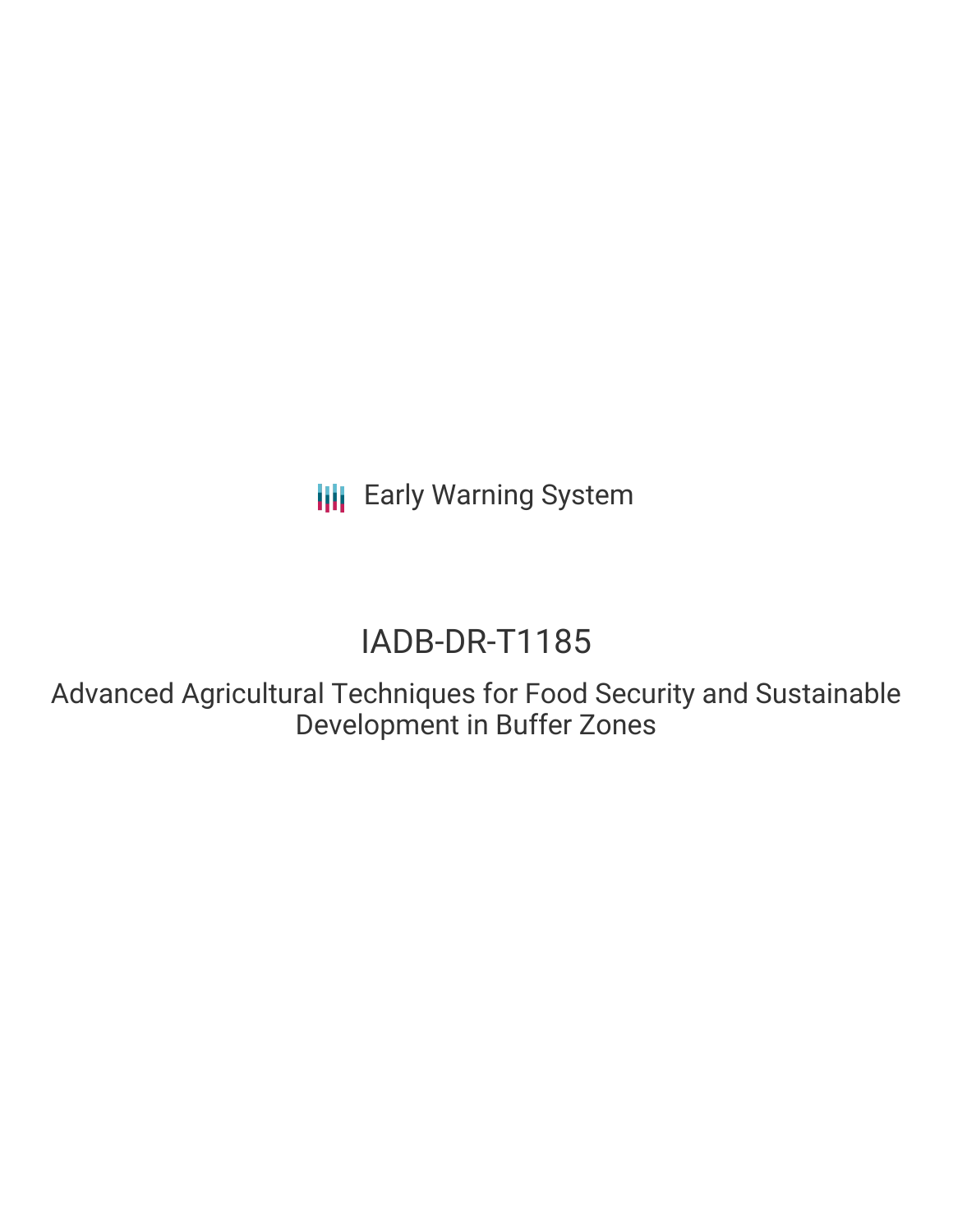

### **Quick Facts**

| <b>Countries</b>               | Dominican Republic                              |
|--------------------------------|-------------------------------------------------|
| <b>Financial Institutions</b>  | Inter-American Development Bank (IADB)          |
| <b>Status</b>                  | Active                                          |
| <b>Bank Risk Rating</b>        | C                                               |
| <b>Voting Date</b>             | 2018-12-05                                      |
| <b>Borrower</b>                | Government of Dominican Republic                |
| <b>Sectors</b>                 | Agriculture and Forestry, Technical Cooperation |
| <b>Investment Amount (USD)</b> | $$0.53$ million                                 |
| <b>Project Cost (USD)</b>      | $$1.13$ million                                 |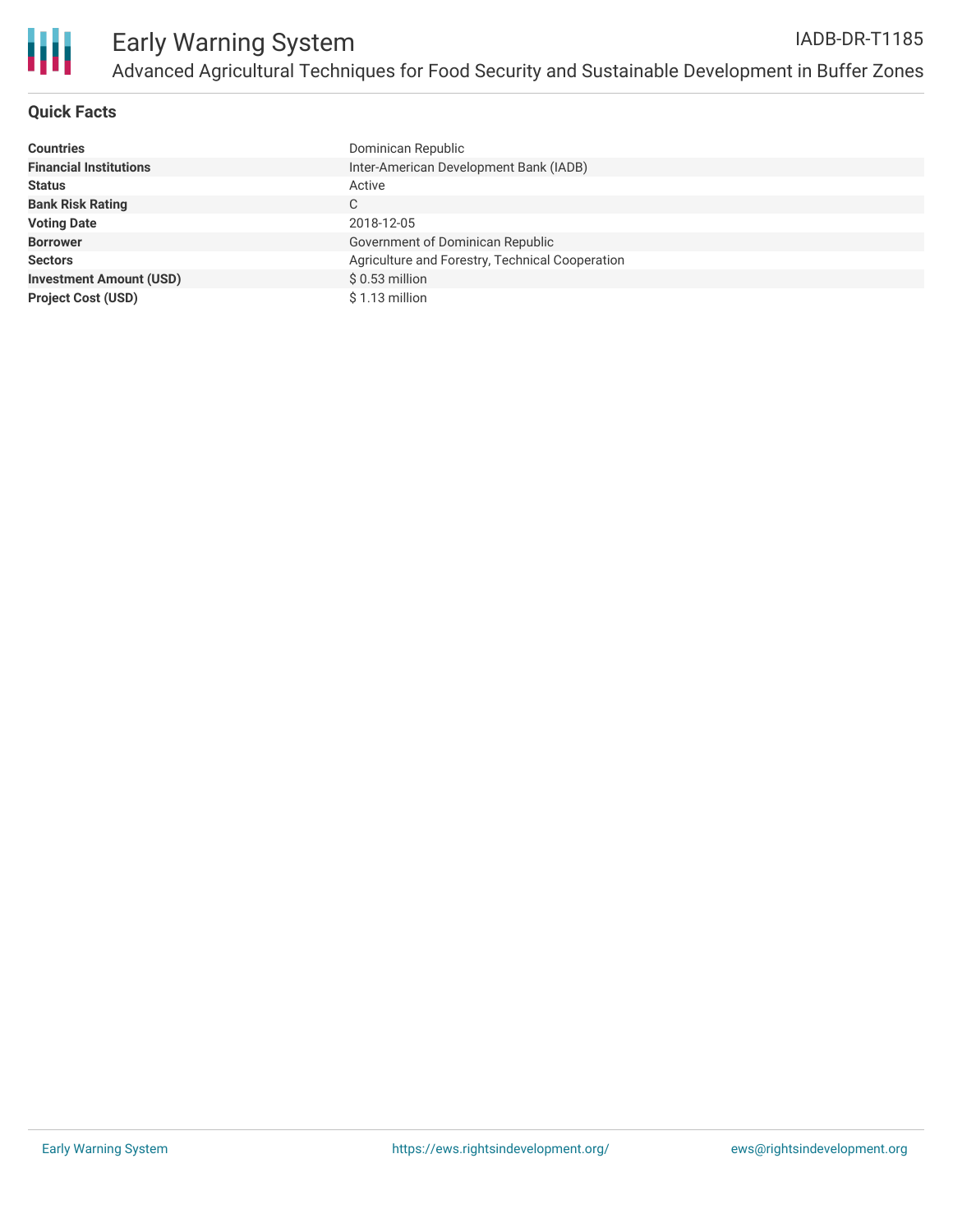

#### **Project Description**

According to the bank, the project aims to minimize the intensive use of land for the production of agricultural items, throughout the promotion of advanced production techniques in aquaponics.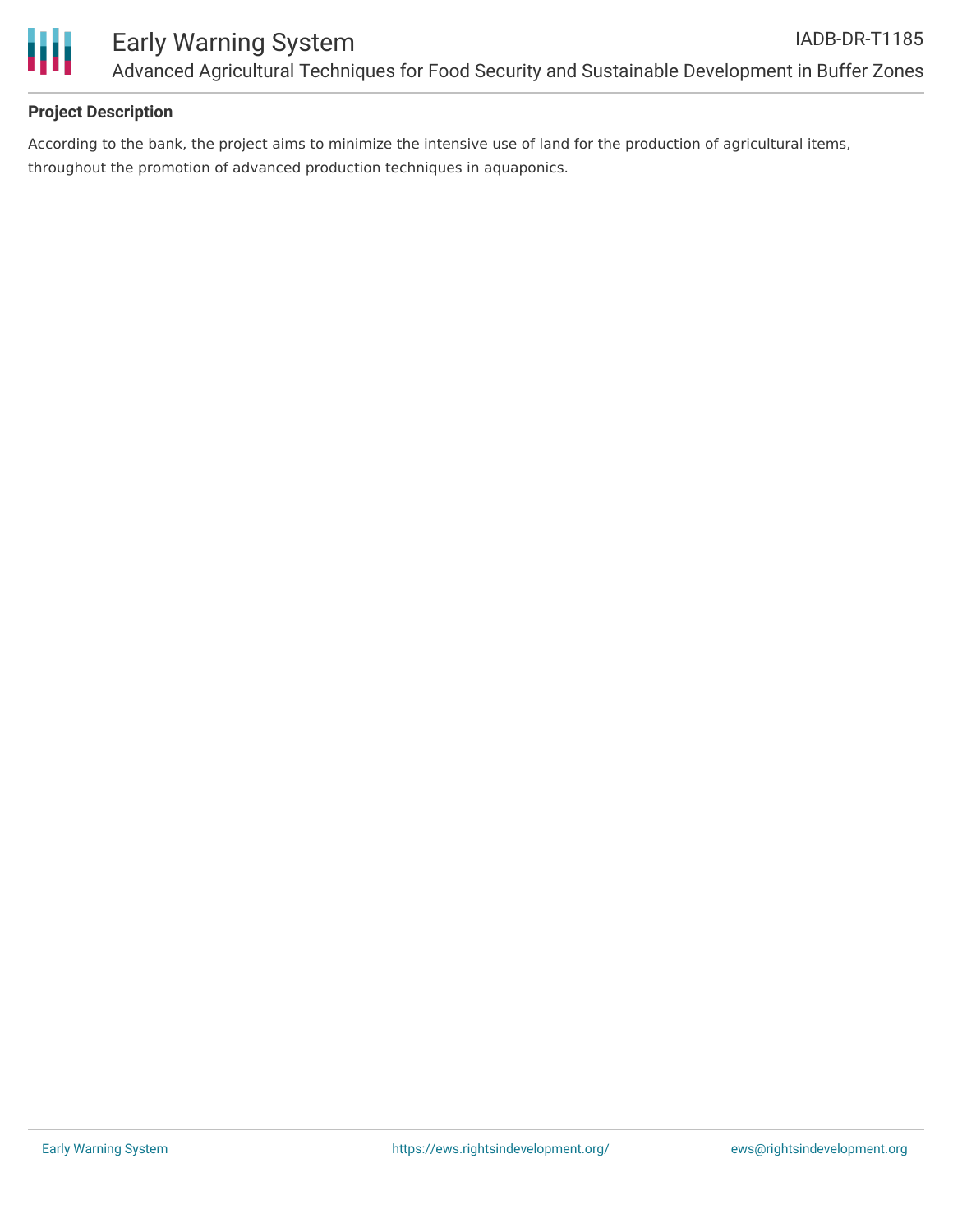

#### Early Warning System Advanced Agricultural Techniques for Food Security and Sustainable Development in Buffer Zones IADB-DR-T1185

#### **Investment Description**

• Inter-American Development Bank (IADB)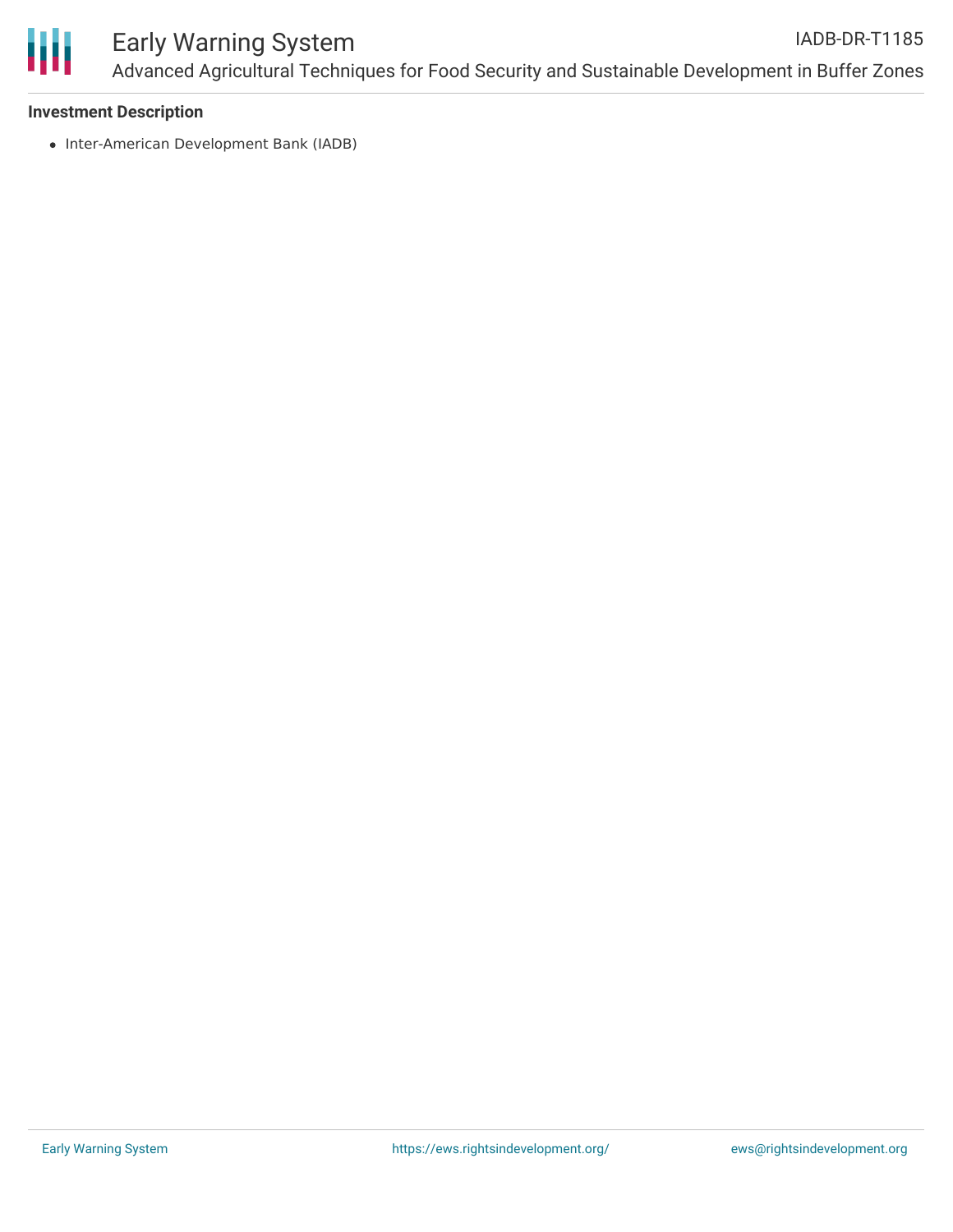

#### **Contact Information**

#### ACCOUNTABILITY MECHANISM OF IADB

The Independent Consultation and Investigation Mechanism (MICI) is the independent complaint mechanism and fact-finding body for people who have been or are likely to be adversely affected by an Inter-American Development Bank (IDB) or Inter-American Investment Corporation (IIC)-funded project. If you submit a complaint to MICI, they may assist you in addressing the problems you raised through a dispute-resolution process with those implementing the project and/or through an investigation to assess whether the IDB or IIC is following its own policies for preventing or mitigating harm to people or the environment. You can submit a complaint by sending an email to MICI@iadb.org. You can learn more about the MICI and how to file a complaint at http://www.iadb.org/en/mici/mici,1752.html (in English) or http://www.iadb.org/es/mici/mici,1752.html (Spanish).